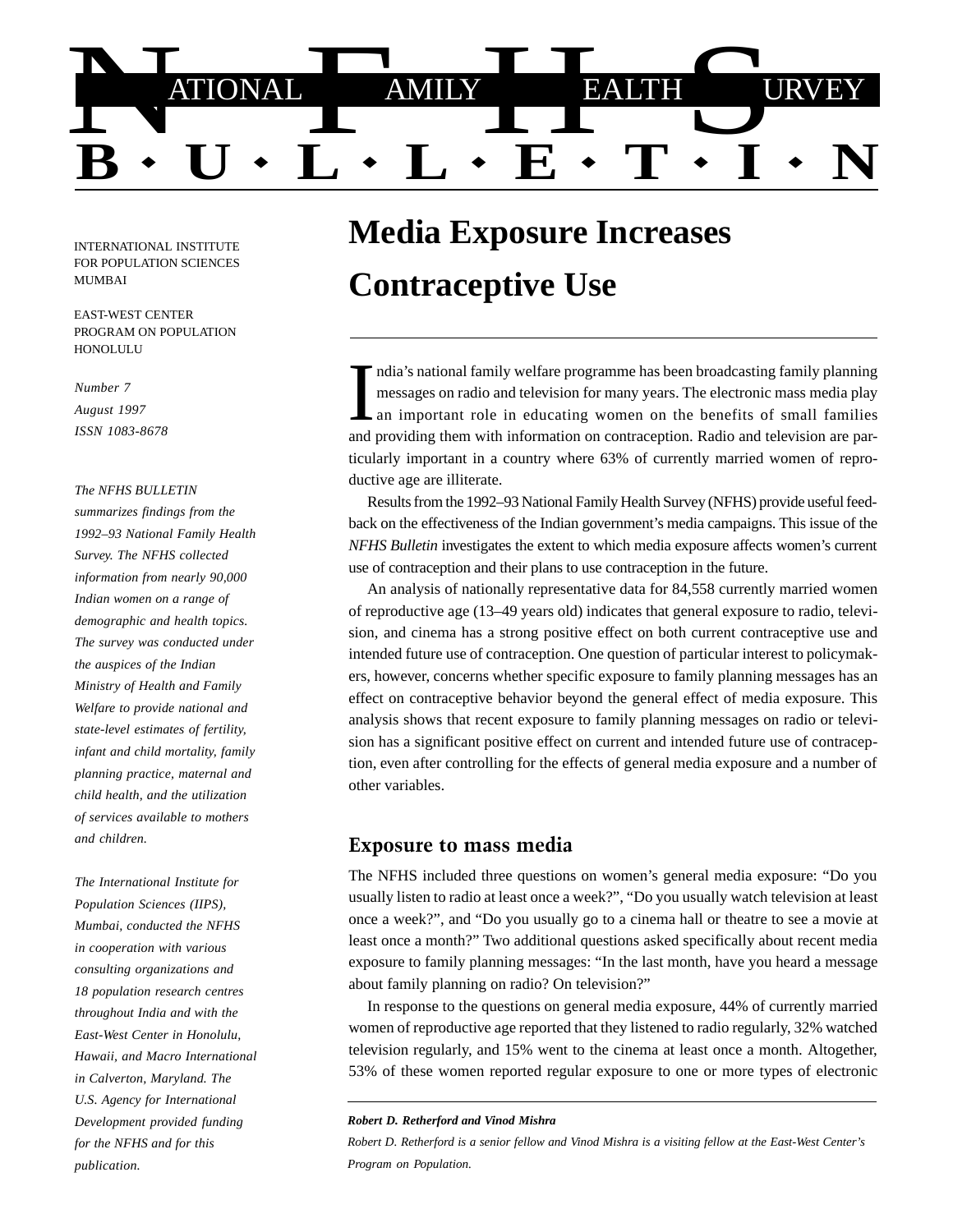| Type of exposure                                                                                           | Residence |       | Education  |                                        |                    |                         | Number of living children |         |      |
|------------------------------------------------------------------------------------------------------------|-----------|-------|------------|----------------------------------------|--------------------|-------------------------|---------------------------|---------|------|
|                                                                                                            | Urban     | Rural | Illiterate | Literate, less than<br>middle complete | Middle<br>complete | High school<br>complete | $0 - 1$                   | $2 - 3$ | $4+$ |
| Percentage with exposure to radio<br>or television at least once a week<br>or cinema at least once a month | 82        | 43    | 36         | 73                                     | 86                 | 94                      | 56                        | 57      | 44   |
| Percentage who heard a family<br>planning message on radio or<br>television during the previous<br>month   | 69        | 33    | 28         | 56                                     | 70                 | 85                      | 44                        | 47      | 35   |

**Table 1. Media exposure reported by currently married women age 13–49, by residence, education, and number of living children: National Family Health Survey, 1992–93**

media; the other 47% were not regularly exposed to any electronic media. In response to the questions on exposure to family planning messages, 15% had recently heard a message on radio only, 6% had heard a message on television only, 22% had heard a message on both radio and television, and 57% had not heard a family planning message on radio or television.

Women who lived in urban areas were much more likely than rural women to be exposed to electronic media on a regular basis and to have heard a family planning message (Table 1). Similarly, more educated women were more likely than the less educated to report general media exposure and exposure to family planning messages. Table 1 also shows that both general media exposure and specific exposure to family planning messages were considerably higher for women with three or fewer living children than for women with larger families.

# Effects on current contraceptive use

Because there is a strong relationship between media exposure and residence, education, and number of living children, it is possible that any apparent effects of media exposure on current contraceptive

use are actually due to these other variables. To assess the effects of media exposure on contraceptive use more accurately, statistical controls are introduced that adjust for the effects of residence, education, and number of living children by holding them constant.

Looking at currently married women of reproductive age who were not pregnant at the time of the survey, Figure 1 shows the unadjusted and adjusted effects of general media exposure on current contraceptive use. The contraceptive use rates shown in this figure are derived by logistic regression (taking clustering into account in the calculation of statistical significance) and multiple classification analysis. The unadjusted contraceptive use rates are based on general media exposure alone, while the adjusted rates additionally take account of urban/rural residence, education, and number of living children by holding these variables constant at their mean values.

The unadjusted results in Figure 1 indicate that, in the absence of statistical controls, general media exposure increases the contraceptive use rate by 20 percentage points. When residence, education, and number of living children are statistically controlled, this increase is reduced to 16 percentage points, which is still quite a large effect.

Figure 2 indicates that, in the absence of statistical controls, recent exposure to family planning messages on radio or television increases the contraceptive use rate by 17 percentage points. Adjusting for residence, education, and number of living children reduces this increase to 12 percentage points. When the statistical controls are expanded to include general media exposure, the effect of exposure to family planning messages is further reduced to 4 percentage points. All the effects reported here are highly statistically significant (at the .01% level or better).



**Figure 1. Contraceptive use by currently married, nonpregnant women age 13–49, by general exposure to electronic mass media: National Family Health Survey, 1992–93**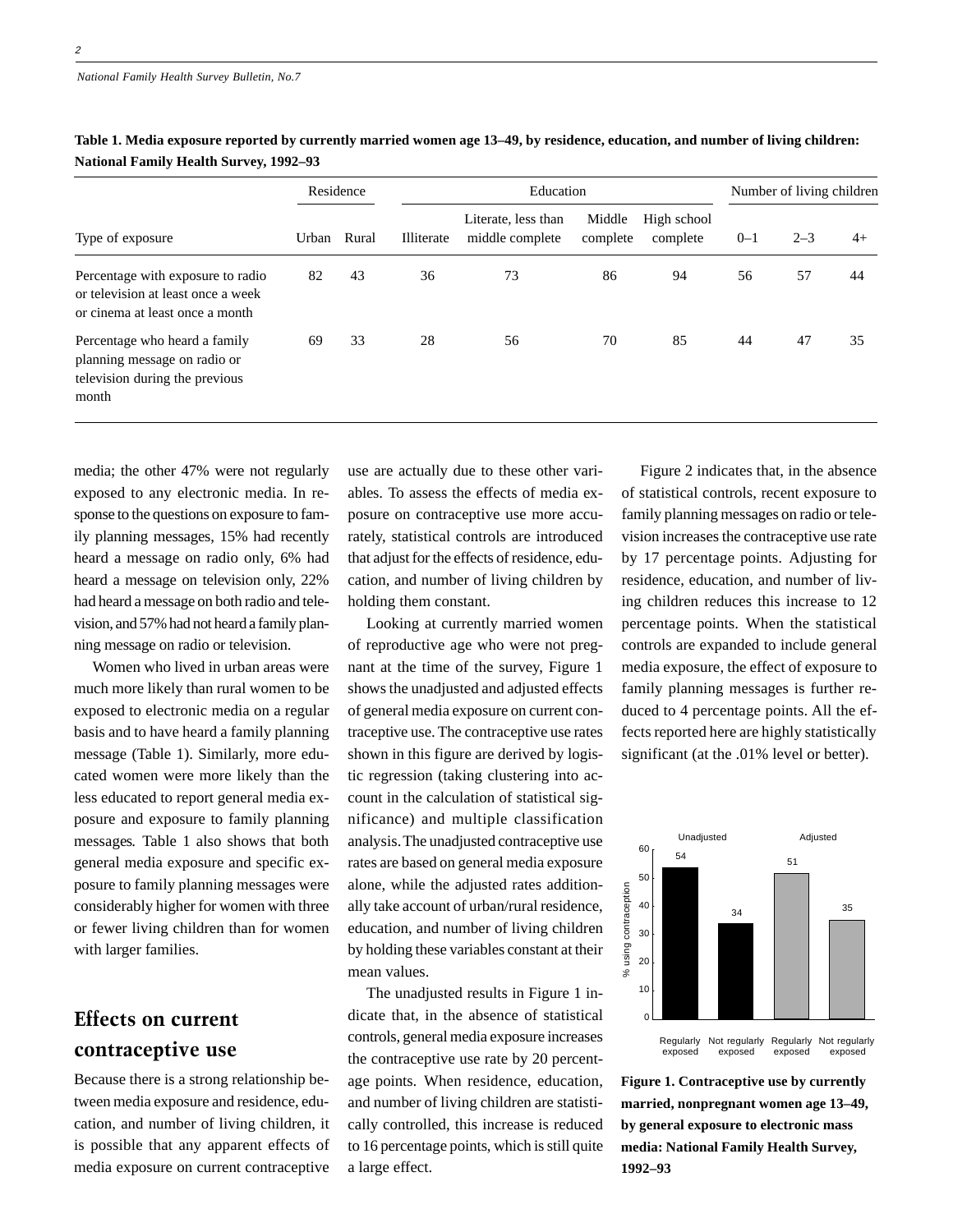3

It is difficult to draw firm conclusions about the causal relation between media exposure and contraceptive use because about three-quarters of current contraceptive users covered in this analysis were sterilized or had husbands who were sterilized. Many of these couples decided on sterilization long before the NFHS. Many couples using temporary methods undoubtedly also started using contraception long before the survey. The NFHS, on the other hand, only asked about exposure to family planning messages during the onemonth period before the survey. Questions on general media exposure did not specify a time period, but most respondents probably assumed that these questions also referred to the recent past.

Clearly, decisions made months—or even years—ago cannot be attributed to recent media exposure. Although the NFHS did not collect information on long-term media exposure, it is likely that women who reported recent media exposure were also exposed to electronic media in the more distant past. It may thus be reasonable to view recent exposure to electronic media as a fairly good proxy for past exposure.

## Effects on intended future use of contraception

Given the problem of linking recent media exposure to contraceptive decisions that may have been made further in the past, a better indication of the effects of media exposure on contraceptive use may be drawn from information in the NFHS on intended future use of contraception. All currently married women who were not using contraception at the time of the survey were asked, "Do you intend to use a method to delay or avoid pregnancy at any time in the future?" The unadjusted results in Figure 3 show that general media exposure increases intended future use of contraception by 11 percentage points. When residence, education, and number of living children are statistically controlled, this increase is reduced to 7 percentage points.

Figure 4 shows the effects of recent exposure to family planning messages on radio or television on intended future use of contraception. In the absence of statistical controls, exposure to family planning messages increases intended future use of



**Figure 2. Contraceptive use by currently married, nonpregnant women age 13–49, by specific exposure to family planning messages: National Family Health Survey, 1992–93**



**Figure 3. Intended future contraceptive use by currently married, noncontracepting women age 13–49, by general exposure to electronic mass media: National Family Health Survey, 1992–93**

contraception by 12 percentage points. When residence, education, and number of living children are statistically controlled, this increase is reduced to 7 percentage points. When general media exposure is also controlled, the effect is further reduced to 6 percentage points. Again, all effects are highly statistically significant (at the .01% level or better).

# Discussion and policy implications

This analysis suggests that general exposure to electronic mass media has a substantial positive effect on current contraceptive use and intended future use of contraception. Specific exposure to family planning messages on radio or television during the month before the survey also has considerable positive effects. Controlling for general media exposure (i.e., holding general media exposure constant) substantially reduces the effect of specific exposure to family planning messages on current contraceptive use but only slightly reduces the effect of specific exposure on intended future use.

The effects of exposure to family planning messages on radio and television may